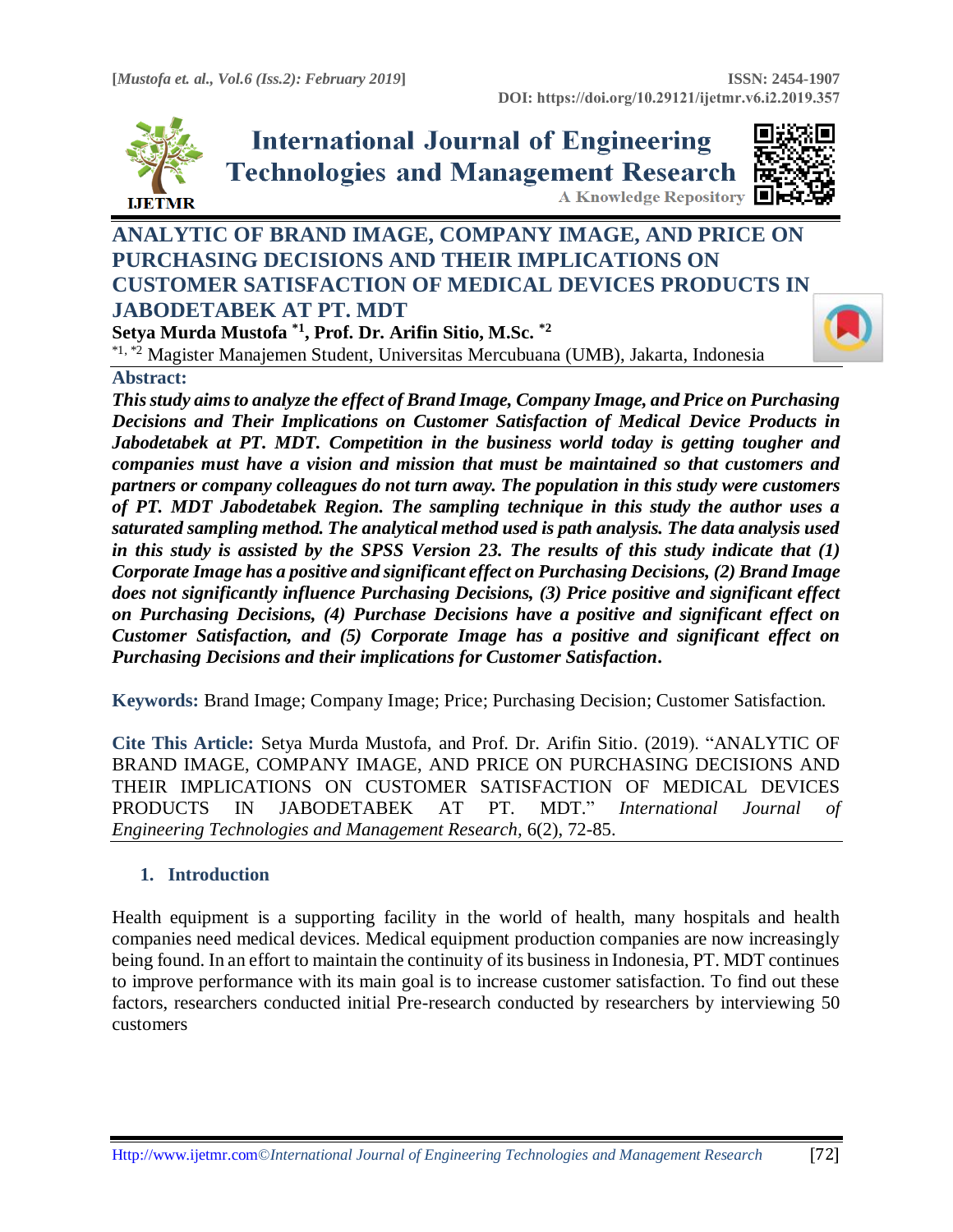



Figure 1: Priority Scale Order in Buying Products

Based on Figure 1, it is known that most of the customer factors in deciding to buy medical devices, especially medical devices, are Corporate Image and Brand Image. In addition, prices are the next factor that is considered by customers.

In addition, there are differences in the results of research in previous studies (research gaps). Research conducted by Wijaya shows that Price has a positive and significant effect on Customer Satisfaction [1]. This is in contrast to the research conducted by Bayuningsari and Dion that Price does not have a significant effect on Customer Satisfaction [2]. Other research conducted by Hasanuddin shows that Price influences Customer Satisfaction through Purchasing Decisions as an Intervening variable [3].

Research conducted by Saad and Ahmad [4] and Ene And Betul [5] showed that Corporate Image had a positive and significant effect on Customer Satisfaction. This contrasts with the research conducted by Bernadus that Corporate Image has no significant effect on Customer Satisfaction.

Based on the results of the Pre-research shown as well as the research gap in previous studies, in this case the author needs to do deeper research to be able to prove whether there is a significant influence of these 3 (three) factors on Customer Satisfaction with the Purchase Decision as an Intervening Variable.

In accordance with the background of the research stated above, the researcher formulated the research problem to be discussed. The following is the formulation of the problem in this study:

- 1) Does Corporate Image affect the Purchasing Decision of Customers PT. MDT?
- 2) Does Brand Image affect the Purchasing Decision of Customers PT. MDT?
- 3) Does the price affect the Customer Purchase Decision PT. MDT?
- 4) Does the Purchase Decision affect the Customer Satisfaction PT. MDT?
- 5) Does Corporate Image affect the Purchasing Decision and its implications with Customer Satisfaction PT. MDT?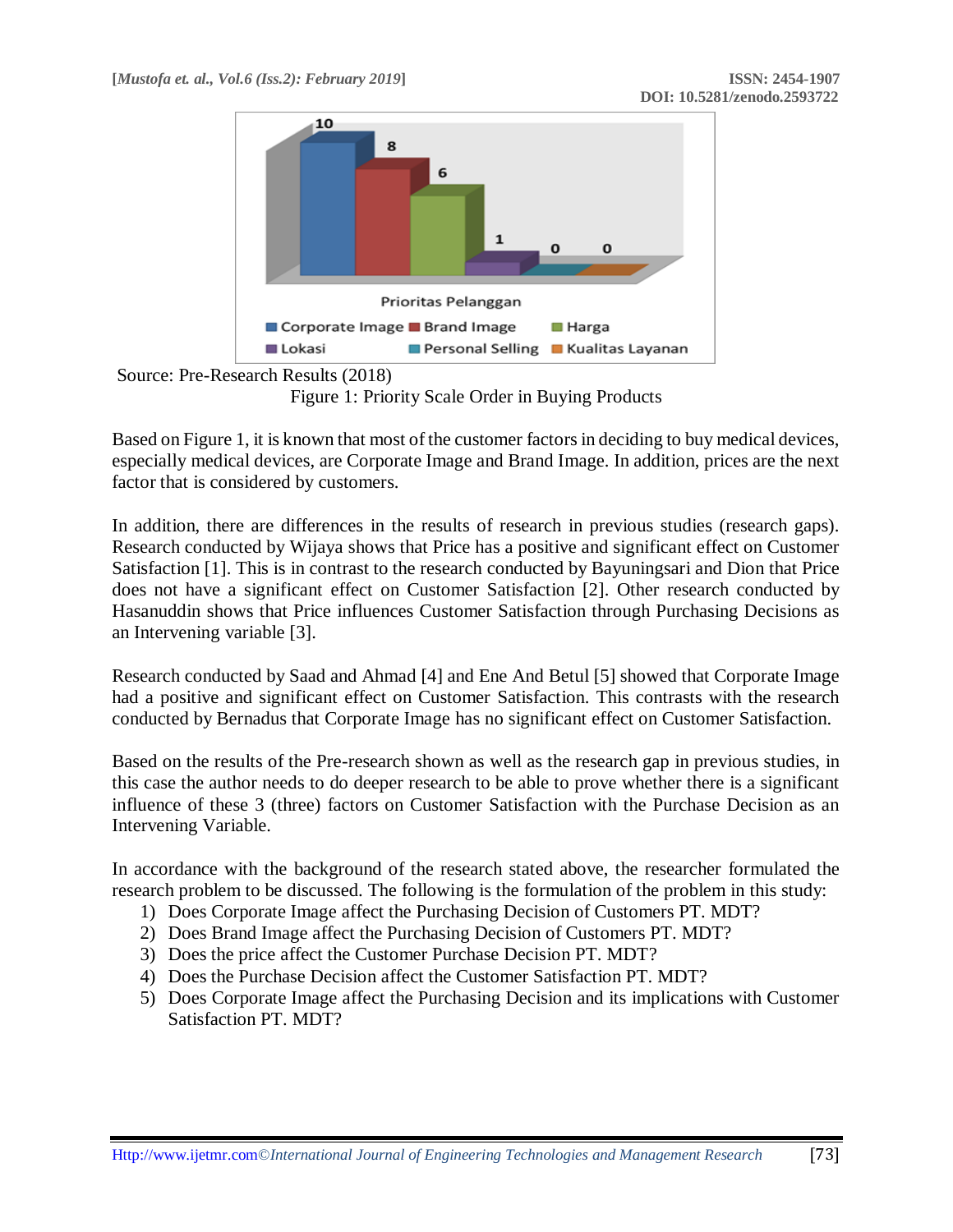## **2. Literature Review**

#### **Buying Decision**

According to Schiffman and Kanuk, purchasing decisions are the process of selecting two or more alternative choices that result in a decision to buy or not buy [6]. Alternative choices must be available when consumers will make a decision.

Purchasing decisions are the process by which consumers decide which brand to buy. Consumers will buy the most preferred brand, but can be influenced by two factors that are between purchase intentions and purchasing decisions, namely the attitude of others and unexpected situations. The purchase intention can change if the situation faced by the consumer impedes or forces to cancel the purchase or switch to another alternative.

According to Kotler and Armstrong, purchasing decisions made by consumers have a structure [7]. Structure of purchasing decisions include:

- 1) Decision about the type of product. Consumers can make decisions to buy a product. Consumers have an interest in buying products and considering other product alternatives.
- 2) Decisions about the shape of the product. Consumers will consider size, quality, style and so on. Companies must pay attention to consumer preferences for the product concerned in order to maximize the power of the product brand.
- 3) Decisions about sellers. Consumers will decide where the product will be purchased so the company must pay attention to how consumers choose a particular seller.
- 4) Decision about the number of products. Consumers can make decisions about how many products to buy at a time. Companies need to prepare the number of products according to the wishes of different consumers.
- 5) Decision about the time of purchase. Consumers can make decisions about when the product must be purchased so the company must know the factors that influence consumption decisions in determining the time of purchase.

Hawkins, et al. Gave different opinions. The initial stage of the consumer is awareness of need recognition, information search (information search), then evaluation of alternatives prior to purchase (pre-purchase alternative evaluation), after which a purchase is made, then consumption and at the final stage of the buyer will show satisfaction or dissatisfaction [8]. The buying decision stage includes:

- 1) Introduction to the Problem. The introduction of a problem is the first stage in the purchasing decision process where consumers recognize a problem or need. Consumers are aware of a difference between the actual situation and the conditions they want. These needs can be driven by stimuli from within consumers or from outside.
- 2) Information Search. Consumers have the urge to fulfill their needs so that consumers will find information about products that can satisfy their needs. Information retrieval by consumers depends on how much information needs about the products needed.
- 3) Alternative Assessment / Alternative Evaluation. Consumers use information to evaluate alternative brands in making purchasing decisions and will try to find satisfaction. Consumers will evaluate alternatives obtained from information search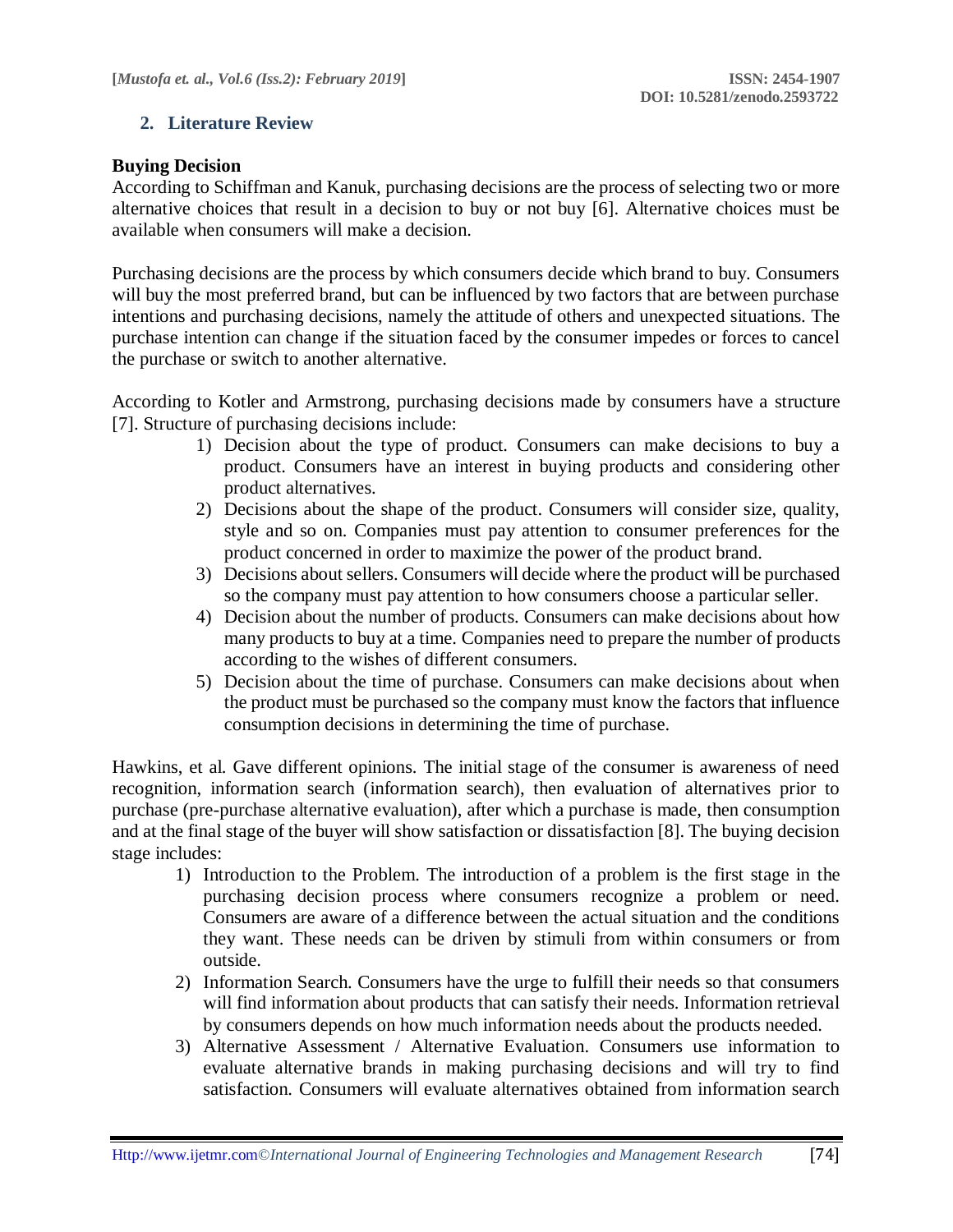results, consumers can pay more attention to products that provide benefits sought or expected by consumers. The evaluation process that needs to be known to consumers is knowledge about product class attributes and trademark beliefs that can influence consumers in determining attitudes toward brands.

- 4) Purchasing Decisions. At the evaluation stage, consumers arrange their brands in the set of choices and form purchase intentions and will choose brands that consumers like. But there are also factors that influence like other people and unexpected circumstances.
- 5) Behavior After Purchasing. After making a purchase of a product the consumer will experience some level of satisfaction or dissatisfaction. Satisfaction after purchase experienced by consumers based on consumer expectations of information received by consumers receive about the product. If products that have been purchased by consumers meet expectations, then consumers will feel satisfied.

## **Customer Satisfaction**

From all activities carried out by a company, it will ultimately lead to the value that will be given by the customer regarding perceived satisfaction. Satisfaction is a level of feeling where someone states the results of a comparison of the product (service) performance that is received and expected [9].

Lovelock and Jochen stated that customer satisfaction is as a after-purchase evaluation, where perceptions of the performance of selected product / service alternatives meet or exceed expectations before purchase [10]. If the perception of performance cannot meet expectations, what happens is dissatisfaction.

Kotler identified 4 (four) methods for measuring customer satisfaction, namely:

- 1) System of Complaints and Suggestions. Customer-oriented service companies must provide the widest opportunity for customers to submit their suggestions, criticisms, opinions and complaints. Media that can be used in the form of comment cards, tollfree telephone lines and others.
- 2) Ghost Shopping. One way to get an overview of customer satisfaction is to hire a number of ghostshopers to act as potential customers of company services and competitors. They will report on the strengths and weaknesses of company services compared to competitors.
- 3) Lost Customer Analysis. Companies can contact customers who have stopped buying or have switched to other companies, in order to understand why this happened and can take further improvement and refinement policies.
- 4) Customer Satisfaction Survey. Most studies can use survey methods either via post, telephone, email or direct interviews.

#### **Corporate Image**

Talking about the image (image), usually involves the image of the product, company, brand, party, person or whatever is formed in someone's mind. according to Zeithaml and Gremler image is the emission or reproduction of identity or the form of individuals, objects or organizations [11].

Furthermore, Jefkins and Yadin said that there are 5 types of images namely [12]: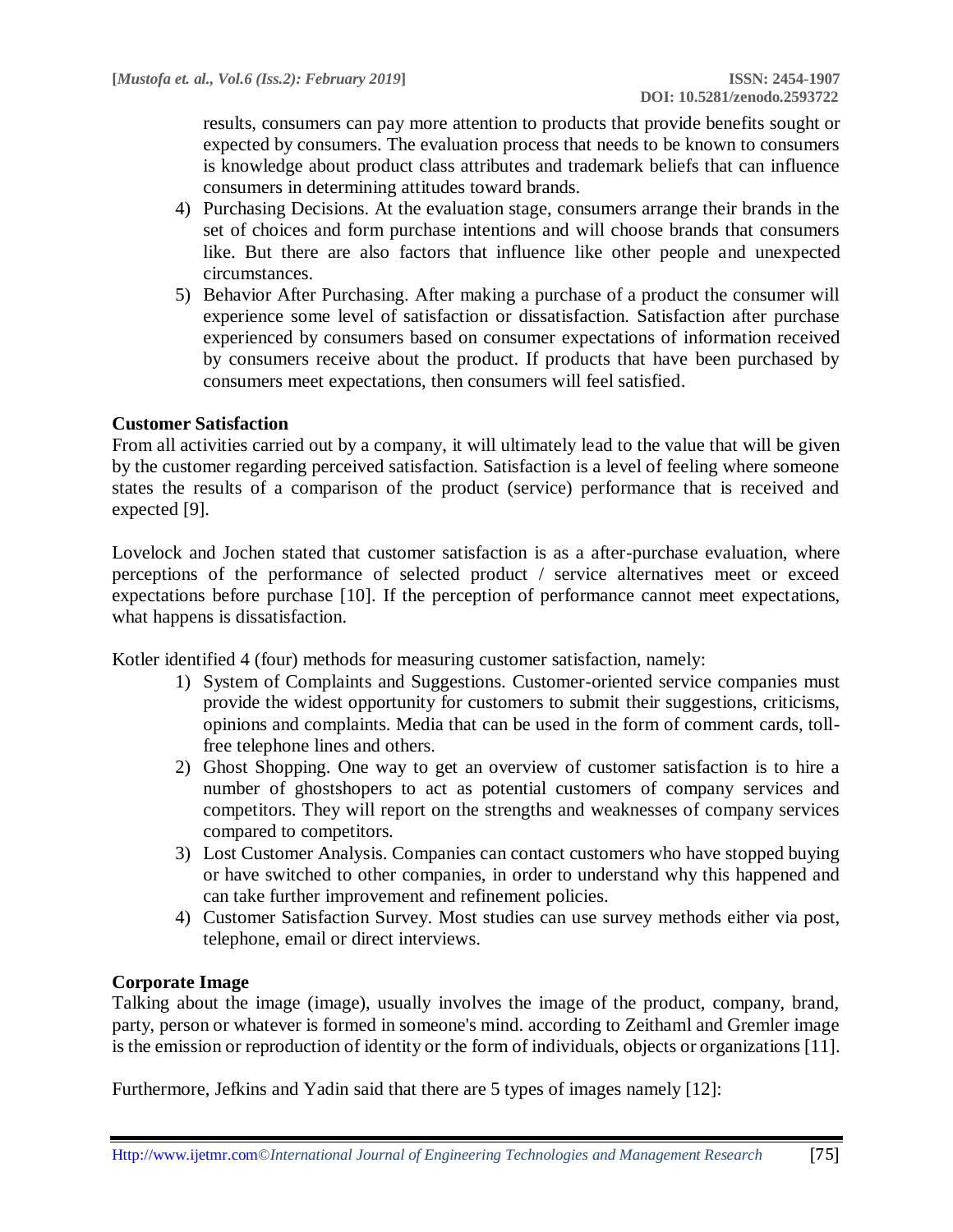- 1) Shadow image (mirror image). this image is attached to an insider or member of the organization (usually a leader) regarding the outside party's assumptions about the organization.
- 2) Applicable image (current image). is an image or view adopted by external parties regarding an organization.
- 3) Expected image (wish image). is an image desired by management.
- 4) Corporate image (corporate image). is the image of an organization as a whole, so it's not just an image of its products and services.
- 5) Multiple images (multiple images). the large number of employees (individuals), branches, or representatives of a company or organization can bring up an image that is not necessarily the same as the organization or company as a whole.

Warren argues, understanding that comes from incomplete information produces an imperfect image. In addition, complete information about the company's image includes the following four elements:

- 1) Personality. The overall characteristics of the company are understood by the target public such as companies that can be trusted, companies that have social responsibility.
- 2) Reputation. The things that have been done by the company and are believed by the target are based on their own experience or other parties such as the security performance of a bank transaction.
- 3) Value. The values of a company in other words a corporate culture such as management's attitude that cares about customers, employees who are responsive to customer requests and complaints
- 4) Corporate Identity. Components that make it easier to introduce public targets to companies such as logos, colors and slogans.

#### **Brand Image**

The use of a brand or brand reflects the identity of the product or service offered by the seller. Brands also have a role in identifying sources or product makers that allow consumers to evaluate similar products differently depending on how the brand itself.

Sulistyari said that brand image is a description of the association of consumer confidence in a particular brand [13]. Supranto and Limakrisma state brand image is what consumers think and feel when they hear or see a brand and what consumers learn about brands [14]. So it can be concluded that brand image is a set of brand associations that consumers can feel and think about that are created and maintained by marketers to form in the minds of consumers.

According to Sciffman and Kanuk, there are several factors forming brand image, as follows:

- 1) Quality and quality, related to the quality of goods products offered by manufacturers with certain brands.
- 2) Reliable or reliable, related to opinions or agreements formed by the community about a product consumed.
- 3) Use or benefit, which is related to the function of a product that can be used by consumers.
- 4) Services, which are related to the task of producers in serving their customers.
- 5) Risks, related to the size due to profits and losses that may be experienced by consumers.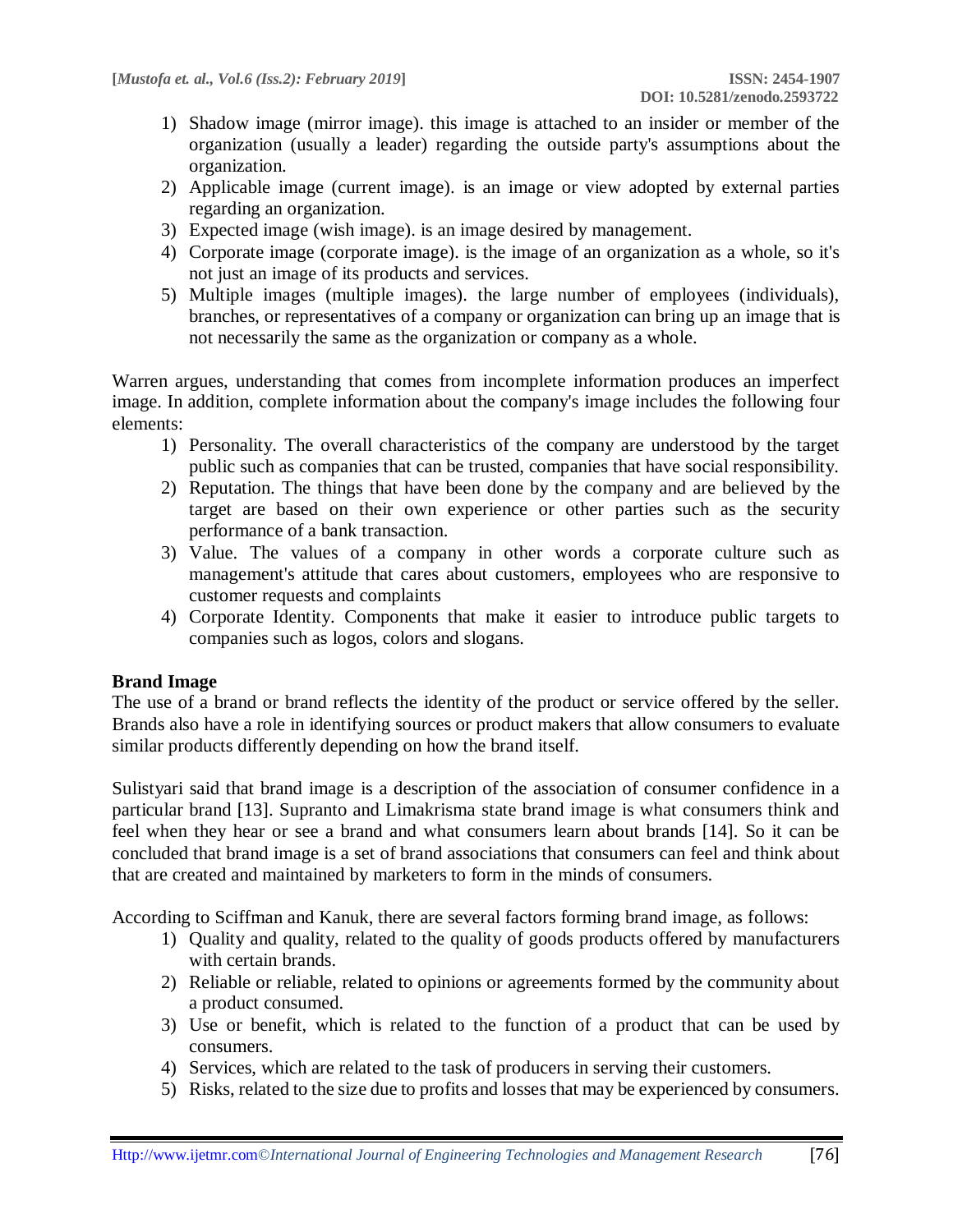- 6) Prices, which in this case relate to high or low levels of the amount of money spent by consumers to influence a product, can also affect long-term images.
- 7) Image owned by the brand itself, namely in the form of views, agreements, and information relating to a brand of a particular product.

Alma mentions indicators of brand image, among others [15]:

- 1) The level of physical attributtes is to recognize the brand name, logo or brand symbol.
- 2) The level of the Functional implication is the risk or benefit to be obtained.
- 3) The psychosocial implication is feeling happy and comfortable when wearing it.

#### **Price**

Pricing is one of the important aspects in the company's activities in selling products or services. Good pricing must be in accordance with the quality provided. According to Swastha the price is the amount of money (plus several items if possible) needed to obtain a number of combinations of goods and their servants [16]. Price or tariff is an important component of a product or service, because it will affect the profit of the producer.

The purpose of pricing according to Harini is as follows [17]:

- 1) Pricing to achieve income on investment. Usually the percentage of the profit from an investment has been determined and to achieve it, a certain price determination of the goods produced is needed.
- 2) Pricing for price stability. This is usually done for companies that happen to be in control of prices. Price control efforts are directed primarily to prevent price wars from occurring, especially when faced with declining demand.
- 3) Pricing to maintain or increase its share in the market. If the company gets a market share with a certain area, then it must try to maintain it or even develop it. For this reason, policy in pricing must not harm the business of maintaining or developing this part of the market.
- 4) Pricing to deal with or prevent competition. If a new company tries to enter the market with the aim of knowing at what price it will set sales. This means that he has no purpose in setting the price of the trial.
- 5) Determining prices to maximize profits. This goal is usually a model for every business. It seems that profit-seeking businesses have unpleasant connotations as if oppressing consumers. Even though it's actually only natural. Every effort to survive requires profit. Indeed, theoretically prices can develop without limits.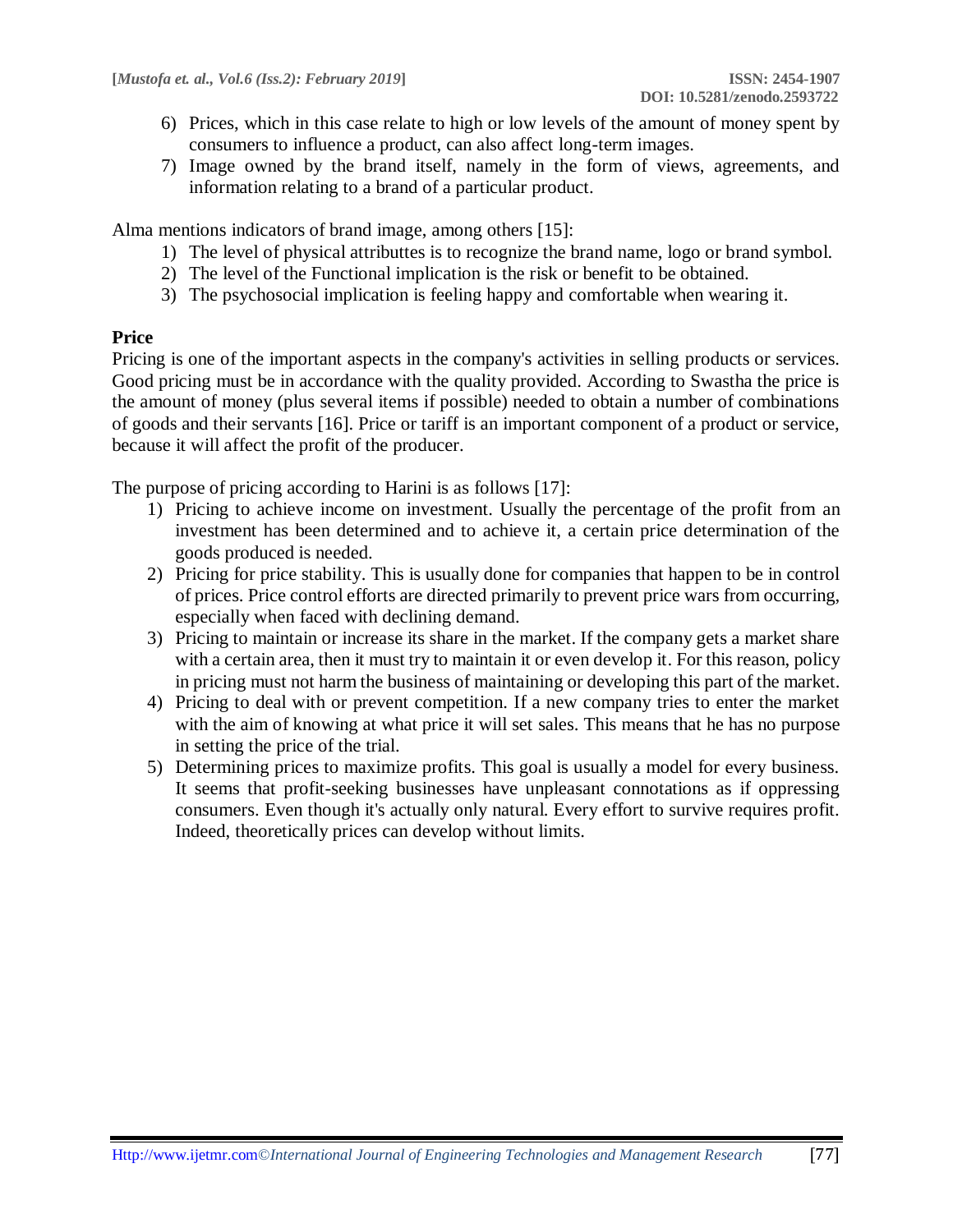

Figure 2: Research Framework

Based on the theoretical review of the literature review, the results of previous studies and the above framework, the following are the hypotheses the authors compiled, namely:

- 1) It is suspected that there is a positive and significant influence between Corporate Image on Purchasing Decisions
- 2) It is suspected that there is a positive and significant influence between Brand Image and Purchase Decisions
- 3) It is suspected that there is a positive and significant influence between the Price of the Purchasing Decision
- 4) It is suspected that there is a positive and significant influence between the Purchase Decision on Customer Satisfaction
- 5) It is suspected that there is a positive and significant influence between Corporate Image on Purchase Decisions and their implications with Customer Satisfaction

#### **3. Materials and Methods**

The type of research used for this study was to use descriptive analytic research. Descriptive research methods have the purpose of making descriptions, drawings, or paintings systematically, factually and accurately regarding the facts, characteristics and relationships between the phenomena investigated.

Data obtained using quantitative data that are structured, using a Likert scale 1-5, from very agree to disagree. In this study examines the Effect of Corporate Image, Brand Image, and Price on Purchase Decisions and Their Implications on Customer Satisfaction PT. MDT.

The population in this study were customers of PT. MDT Jabodetabek Region. The sampling technique in this study the author uses a saturated sampling method.

Data analysis has the purpose of conveying and limiting inventions to become regular and structured data and more meaningful. Data analysis carried out is quantitative analysis expressed by numbers and calculations using standard methods that are assisted with the SPSS Version 23 program.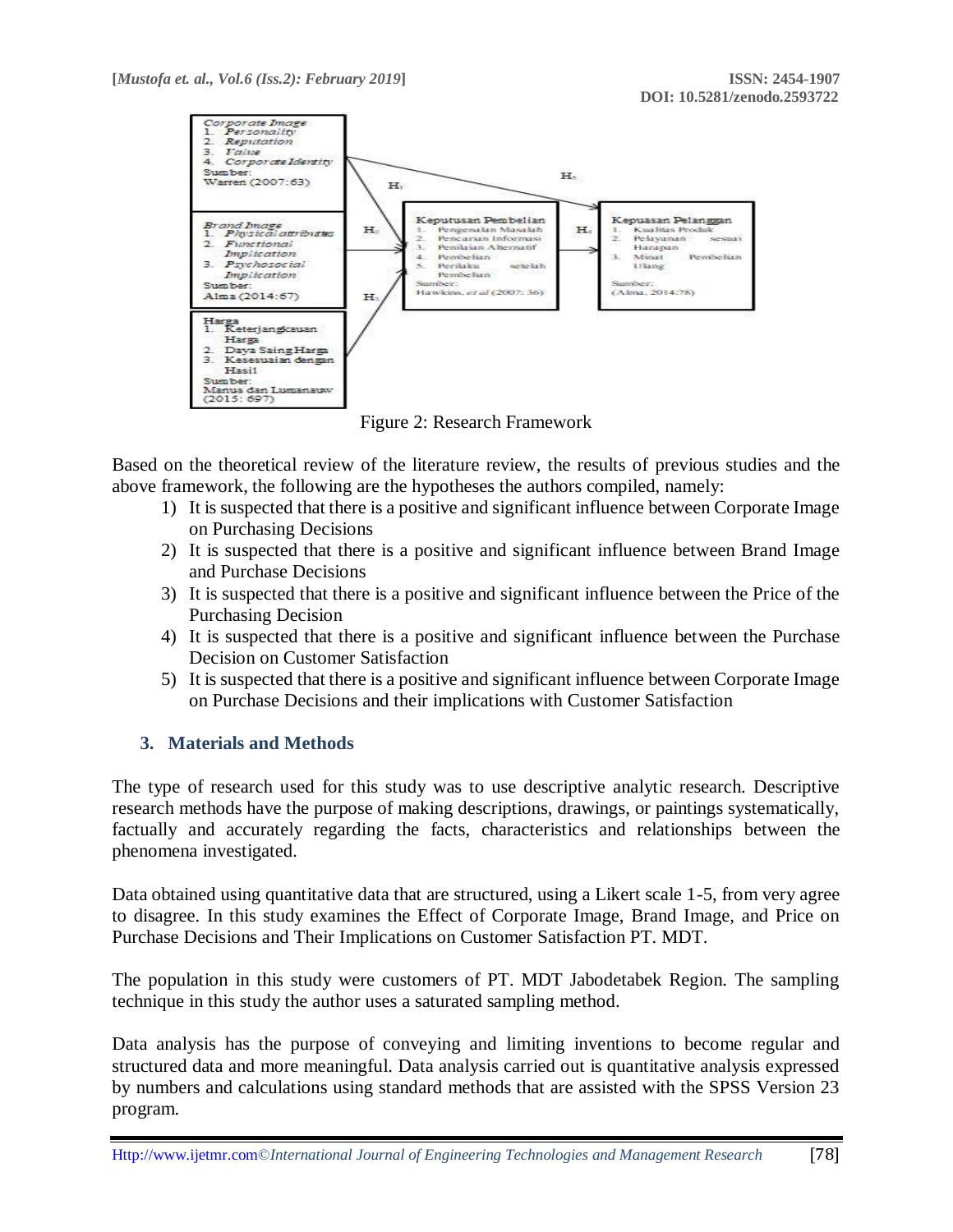#### **4. Results and Discussions**

At the beginning of the questionnaire there are several fields that show. general description of respondents' answers to the proposed variables along with their dimensions. The following is the descriptive statistics of the research variables.

| <b>Dimensi</b>                               | Rata-Rata | Min | <b>Max</b> |  |  |
|----------------------------------------------|-----------|-----|------------|--|--|
| <i>PersonalityPerusahaan (CI1)</i>           | 4,34      |     |            |  |  |
| <i>Reputation</i> (CI2)                      | 4,52      |     |            |  |  |
| <i>Value</i> / Nilai Budaya (CI3)            | 4.48      |     |            |  |  |
| Corporate Identity (CI4)                     | 4.44      |     |            |  |  |
| Rata-Rata Corporate Image                    | 4.44      |     |            |  |  |
| $\sim$ $\sim$ $\sim$ $\sim$ $\sim$<br>1/2040 |           |     |            |  |  |

| Table 1: Descriptive Statistics of Variable Corporate Image |
|-------------------------------------------------------------|
|-------------------------------------------------------------|

Source: Questionnaire, Data Processed (2018)

Based on table 1, it is known that the average respondent gives a 4.42 rating on Corporate Image owned by PT. MDT. This shows that the company image that is owned is good according to the customer. The highest Corporate Image dimension is 4.52 obtained by Reputation (CI2). While the lowest Corporate Image is 4.34 obtained by Corporate Personality (CI1).

| <b>Dimensi</b>                        | Rata-Rata   Min |               | <b>Max</b> |
|---------------------------------------|-----------------|---------------|------------|
| <i>Physical Attributtes</i> (BI1)     | 4,44            |               |            |
| <b>Functional Implication (BI2)</b>   | 4,38            | $\mathcal{R}$ | -5         |
| <i>Psychosocial Implication (BI3)</i> | 4.52            | ∍             |            |
| Rata-Rata Brand Image                 | 1.44            |               |            |

 $T$  11.  $\Omega$  Descriptive Statistics of Variable Brand Image

Source: Questionnaire, Data Processed (2018)

Based on table 2, it is known that the average respondent gives a 4.44 assessment of the Brand Image owned by PT. MDT. This shows that respondents have a good perception of the Product Image so far. The highest Brand Image dimension is 4.52 obtained by Psychosocial Implication (BI3) and the lowest Brand Image dimension is 4.38 obtained by Functional Implication (BI2).

| <b>Dimensi</b>                   | Rata-Rata | Min | <b>Max</b> |
|----------------------------------|-----------|-----|------------|
| KeterjangkauanHarga (H1)         | 4,58      |     |            |
| DayaSaingHarga (H2)              | 4,42      |     |            |
| KesesuaianHargadengan Hasil (H3) | 4.54      |     |            |
| Rata-Rata Harga                  | 4,51      |     |            |

Table 3: Descriptive Statistics of Variable Price

Source: Questionnaire, Data Processed (2018)

Based on table 3, it is known that the average respondent gives a rating of 4.51 to the price set by PT. MDT. This shows that consumers are satisfied with the current price even though they have not given a very good assessment. The lowest price dimension is 4.42 obtained by Price Competitiveness (H2). Whereas the highest dimension of 4.58 was obtained Affordability Price (H1).

Http:/[/www.ijetmr.com©](http://www.ijetmr.com/)*International Journal of Engineering Technologies and Management Research* [79]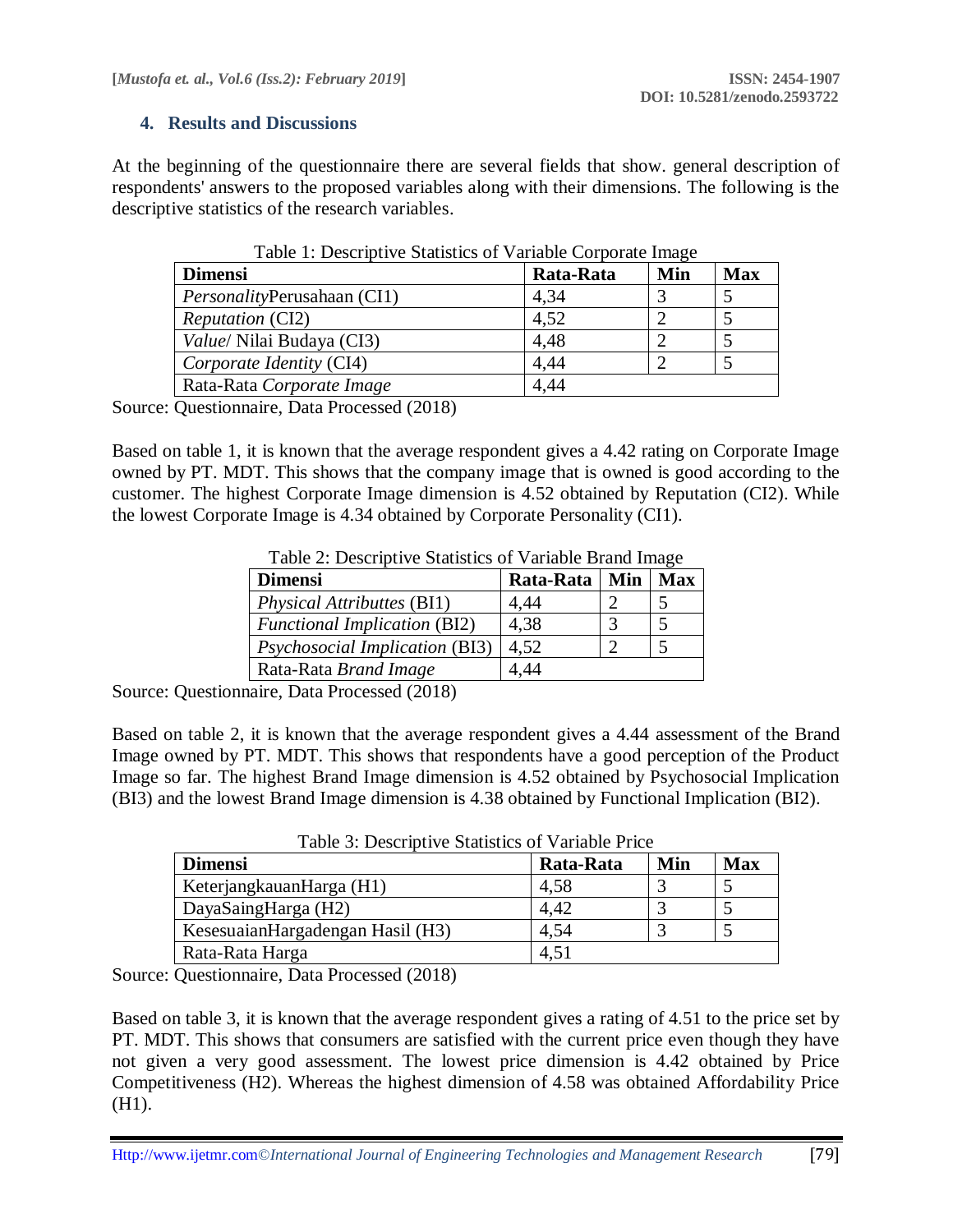| <b>Dimensi</b>                  | Rata-Rata | Min | <b>Max</b> |
|---------------------------------|-----------|-----|------------|
| Pengenalanmasalah (KP1)         | 4,56      |     |            |
| PencarianInformasi (KP2)        | 4,60      |     |            |
| PenilaianAlternatif (KP3)       | 4,60      |     |            |
| Membeli (KP4)                   | 4,62      |     |            |
| Perilakusetelah Pembelian (KP5) | 3,60      |     |            |
| Rata-Rata Keputusan Pembelian   | 4,62      |     |            |

Table 4: Descriptive Statistics of Variable Buying Decision

Source: Questionnaire, Data Processed (2018)

Based on table 4, it is known that the average respondent gives a rating of 4.62 to the Purchase Decision. This shows that the customer decides to purchase PT. MDT. The highest Purchase Decision dimension is 4.62 obtained Buying (KP4). While the lowest dimension of 3.60 was obtained after Behavior of Purchase (KP5).

| <b>Max</b> |
|------------|
|            |
|            |
|            |
|            |
|            |

Table-5: Descriptive Statistics of Variable Customer Satisfaction

Source: Questionnaire, Data Processed (2018)

Based on table 5, it is known that the average respondent gives a 4.55 rating of customer satisfaction. This shows that customers have good satisfaction with PT. MDT. The highest Customer Satisfaction Dimension of 4.58 is obtained according to Expectation Service (CS2). While the lowest Customer Satisfaction Dimension of 4.52 was obtained Repurchase Interest (CS3).

|       |                 | <b>Unstandardized Coefficients</b> |            | Standardized<br>Coefficients |       |      |
|-------|-----------------|------------------------------------|------------|------------------------------|-------|------|
| Model |                 |                                    | Std. Error | Beta                         |       | Sig. |
|       | (Constant)      | 5,775                              | 1,725      |                              | 3.348 | .002 |
|       | Corporate_Image | .697                               | .209       | .693                         | 3.422 | .002 |
|       | Brand Image     | .224                               | .257       | .159                         | .873  | ,387 |
|       | Harga           | 585                                | 276        | .400                         | 2.121 | .039 |

Table 6: T Test Results (Partial Test) Equation 1

1) Corporate Image influences the Purchasing Decision

Based on table 6, it is known that Corporate Image has a significant effect on Purchasing Decisions. This is because Corporate Image has a t-count value of 3.422> t-table value of 2.014 ( $\alpha$  = 5%, df  $= 45$ ) or with a significance value of 0,000 <0.05, then Ho is rejected and H1 is accepted. So it can be concluded that the Corporate Image partially has a significant effect on the Purchase Decision.

#### 2) Brand Image affects the Purchasing Decision

Based on table 6, it is known that Brand Image has no significant effect on Purchasing Decisions. This is because the Brand Image has a t-count value of 0.873  $lt$ -table value of 2.014 ( $\alpha = 5\%$ , df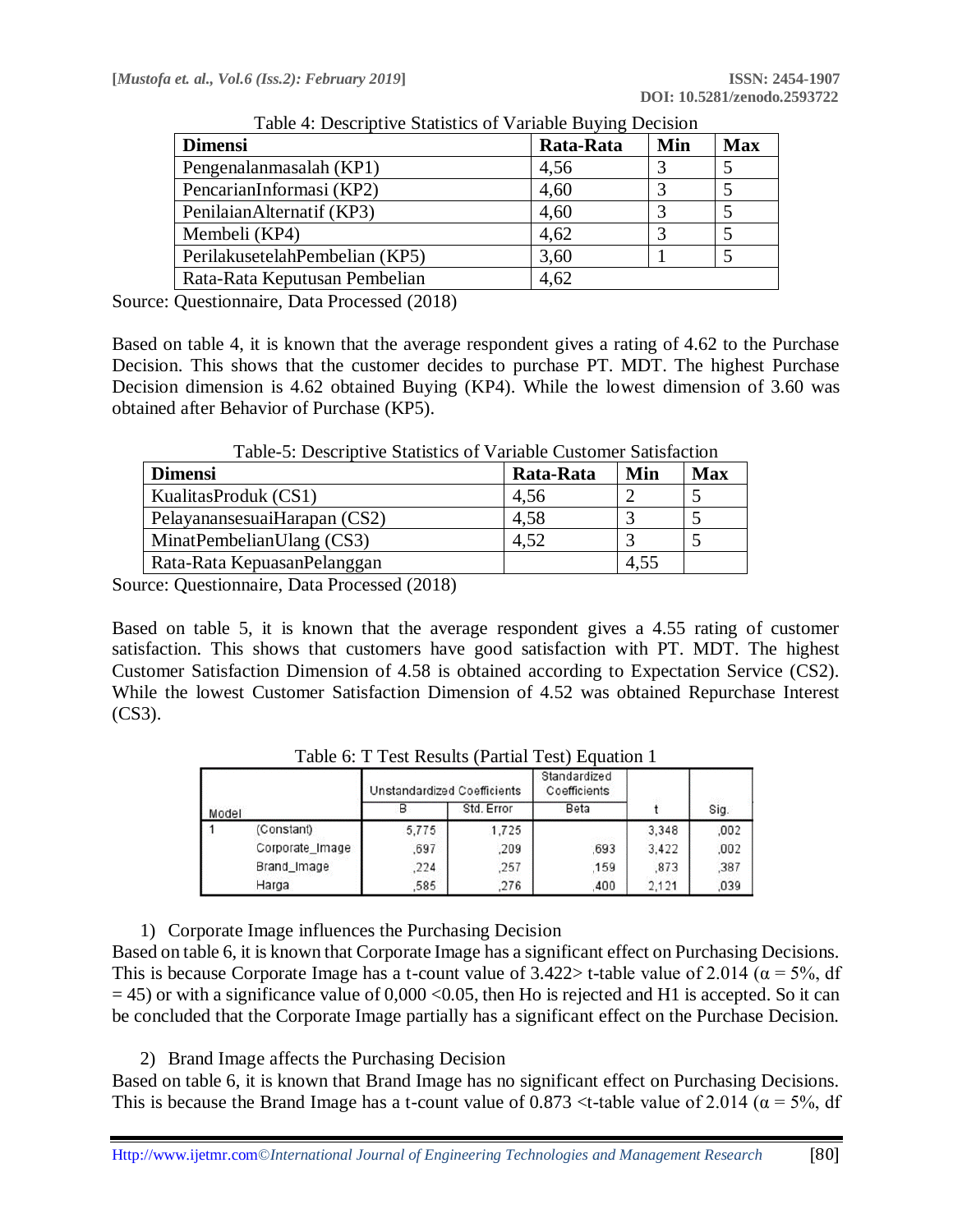$=$  45) or with a significance value of 0.387> 0.05, then Ho is accepted and H1 is rejected. So it can be concluded that the Corporate Image partially has no significant effect on the Purchase Decision.

3) Prices affect the Purchase Decision

Based on table 6, it is known that Price has a significant effect on Purchasing Decisions. This is because the price has a t-count value of 2.121> t-table value of 2.014 ( $\alpha$  = 5%, df = 45) or with a significance value of  $0.039 \le 0.05$ , then Ho is rejected and H1 is accepted. So it can be concluded that prices partially have a significant effect on purchasing decisions.

|       |                     | Unstandardized Coefficients |            | Standardized<br>Coefficients |       |      |
|-------|---------------------|-----------------------------|------------|------------------------------|-------|------|
| Model |                     |                             | Std. Error | Beta                         |       | Sig. |
|       | (Constant)          | 3.162                       | .758       |                              | 4.214 | .002 |
|       | Corporate Image     | .235                        | .084       | .329                         | 2,800 | .008 |
|       | Brand Image         | .320                        | .102       | .317                         | 3.136 | .003 |
|       | Harga               | .255                        | .114       | .244                         | 2.240 | .030 |
|       | Keputusan Pembelian | 287                         | .158       | .221                         | 2.492 | .033 |

Table 7: T Test Results (Partial Test) Equation 2

Source: SPSS 23 output, data processed

1) Corporate Image influences Customer Satisfaction

Based on table 7, it is known that Corporate Image has a significant effect on Customer Satisfaction. This is because Corporate Image has a t-count value of 2.800> t-table value of 2.014  $(\alpha = 5\%, df = 45)$  or with a significance value of 0.008 < 0.05, then Ho is rejected and H1 is accepted. So it can be concluded that the Corporate Image partially has a significant effect on Customer Satisfaction.

2) Brand Image affects customer satisfaction

Based on table 7, it is known that Brand Image has a significant effect on Customer Satisfaction. This is because the Brand Image has a t-count value of 3.136> t-table value of 2.014 ( $\alpha = 5\%$ , df  $= 45$ ) or with a significance value of 0.003 <0.05, then Ho is rejected and H1 is accepted. So it can be concluded that Brand Image partially has a significant effect on Customer Satisfaction.

3) Prices affect customer satisfaction

Based on table 7, it is known that Price has a significant effect on Customer Satisfaction. This is because the Brand Image has a t-count value of 2.240> t-table value of 2.014 ( $\alpha$  = 5%, df = 45) or with a significance value of  $0.030 \le 0.05$ , then Ho is rejected and H1 is accepted. So it can be concluded that Prices partially have a significant effect on Customer Satisfaction.

4) Purchasing Decisions affect customer satisfaction

Based on table 7, it is known that the Purchase Decision has a significant effect on Customer Satisfaction. This is because the Purchase Decision has a t-count value of 2.492> t-table value of 2.014 ( $\alpha$  = 5%, df = 45) or with a significance value of 0.033 < 0.05, then Ho is rejected and H1 is accepted. So it can be concluded that the Purchasing Decision partially has a significant effect on Customer Satisfaction.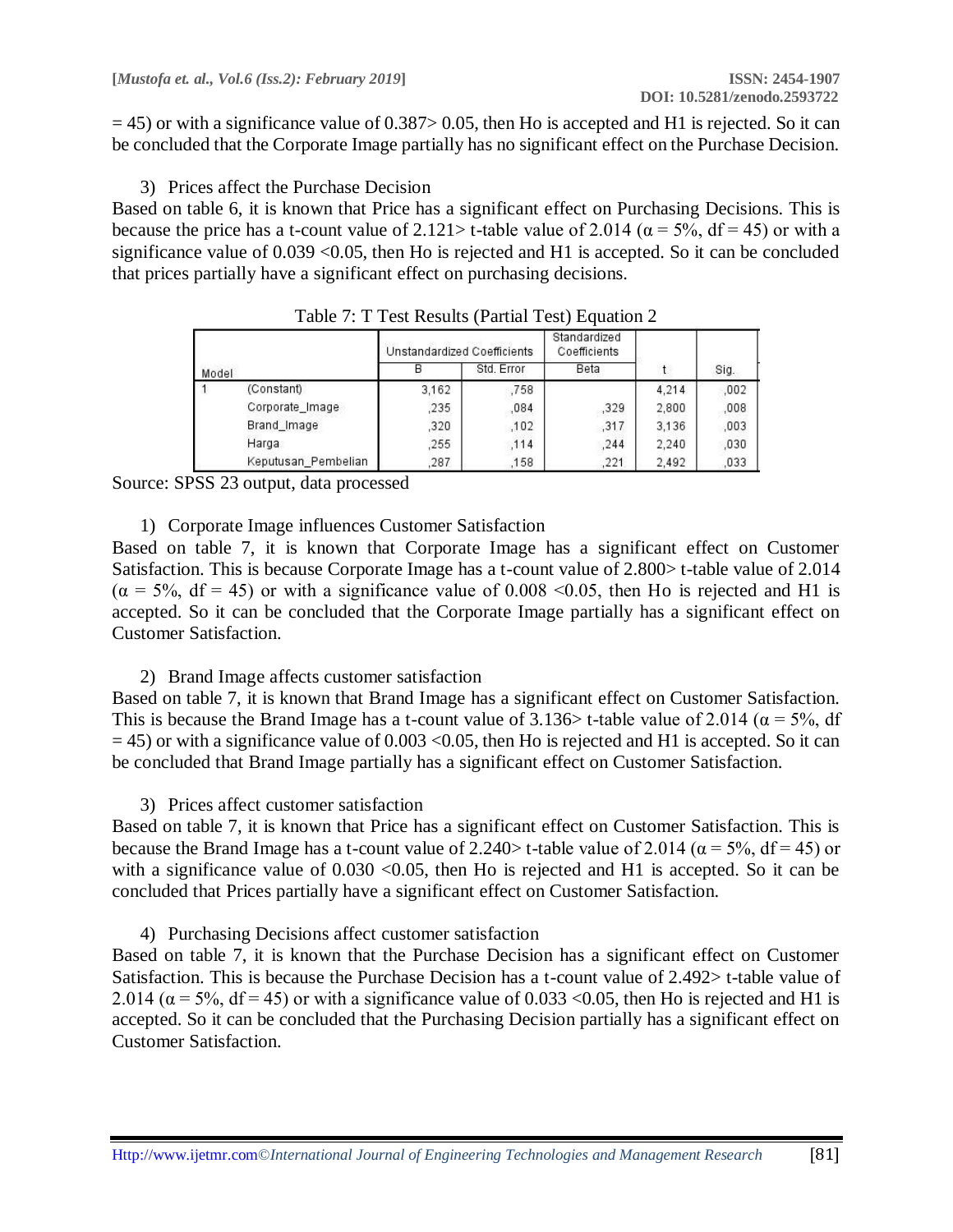| <b>Model</b>                                                | <b>Standardized Coefficient Beta</b>                            |       | Sig   | $\mathbf{R}^2$ |  |  |  |  |
|-------------------------------------------------------------|-----------------------------------------------------------------|-------|-------|----------------|--|--|--|--|
|                                                             | PersamaanStruktur 1 $(X_1, X_2, X_3)$ terhadap Y <sub>1</sub> ) |       |       |                |  |  |  |  |
| $X_1 = P1 X_1 Y_1$                                          | 0.693                                                           | 3,422 | 0,002 | 0,673          |  |  |  |  |
| $X_2 = P2 X_2 Y1   0,159$                                   |                                                                 | 0,873 | 0,387 |                |  |  |  |  |
| $X_3 = P3 X_3 Y1   0,400$                                   |                                                                 | 2,121 | 0,039 |                |  |  |  |  |
| PersamaanStruktur 2 ( $X_1, X_2, X_3, Y_1$ terhadap $Y_2$ ) |                                                                 |       |       |                |  |  |  |  |
| $X_1 = P4 X_1 Y_2   0,329$                                  |                                                                 | 2,800 | 0,008 | 0,903          |  |  |  |  |
| $X_2 = P5 X_2 Y_2   0,317$                                  |                                                                 | 3,136 | 0,003 |                |  |  |  |  |
| $X_3 = P6 X_3 Y_2$                                          | 0,244                                                           | 2,240 | 0,030 |                |  |  |  |  |
| $Y_1 = P7 Y_1 Y_2$                                          | 0,221                                                           | 2,492 | 0,033 |                |  |  |  |  |

|  |  | Table-8: Structure Equation Table |  |  |
|--|--|-----------------------------------|--|--|
|--|--|-----------------------------------|--|--|

Based on table 8, the following is an explanation of this study:

- 1) Analysis of the Effect of Corporate Image on Purchasing Decisions has a sig value of 0.002 <0.05 so it can be concluded that Corporate Image has a significant effect on Purchasing Decisions
- 2) Analysis of the Effect of Brand Image on Purchasing Decisions has a sig value of 0.387> 0.05 so it can be concluded that Brand Image does not have a significant effect on Purchasing Decisions
- 3) Price Influence Analysis of Purchasing Decisions has a sig value of 0.039 <0.05 so that it can be concluded that Prices have a significant effect on Purchasing Decisions
- 4) Analysis of the Effect of Purchasing Decisions on Customer Satisfaction has a sig value of 0.033 <0.05 so it can be concluded that the Purchase Decision has a significant effect on Customer Satisfaction
- 5) Analysis of the effect of Corporate Image on Customer Satisfaction through a Purchasing Decision. It is known that the direct effect of Product Quality on Customer Satisfaction is 0.329 while the non-significant effect of Product Quality on Customer Satisfaction through Purchasing Decisions is the multiplication of beta X1 to Y1 value with beta Y1 to Y2 which is 0.693 x 0.221 = 0.153. Then the total influence given X1 to Y2 is a direct effect coupled with an indirect effect which is  $0.329 + 0.153 = 0.482$ .
- 6) Purchasing Decision is able to mediate the influence of Corporate Image on Customer Satisfaction. This is because the coefficient of determination (R2) equation 2 is 0.903> coefficient of determination (R2) equation 1 is 0.673. So that it can be concluded that Corporate Image has an indirect effect on Customer Satisfaction through Purchasing Decisions

#### **Corporate Image influences the Purchase Decision**

Based on the results of the study, it is known that Corporate Image has a positive and significant effect on Purchasing Decisions. Corporate image is considered important for every company because it is an overall impression that is formed in the minds of the public about the company. The image can be related to the name of the business, architecture, variations of the product, tradition, ideology and impression on the quality of communication which is the interaction between consumers and the company. Image as an impression obtained according to one's knowledge and experience of something. Image is formed based on impressions, based on experience experienced by someone towards something to make a decision. The company is expected to communicate clearly about how the company meets the needs and needs of the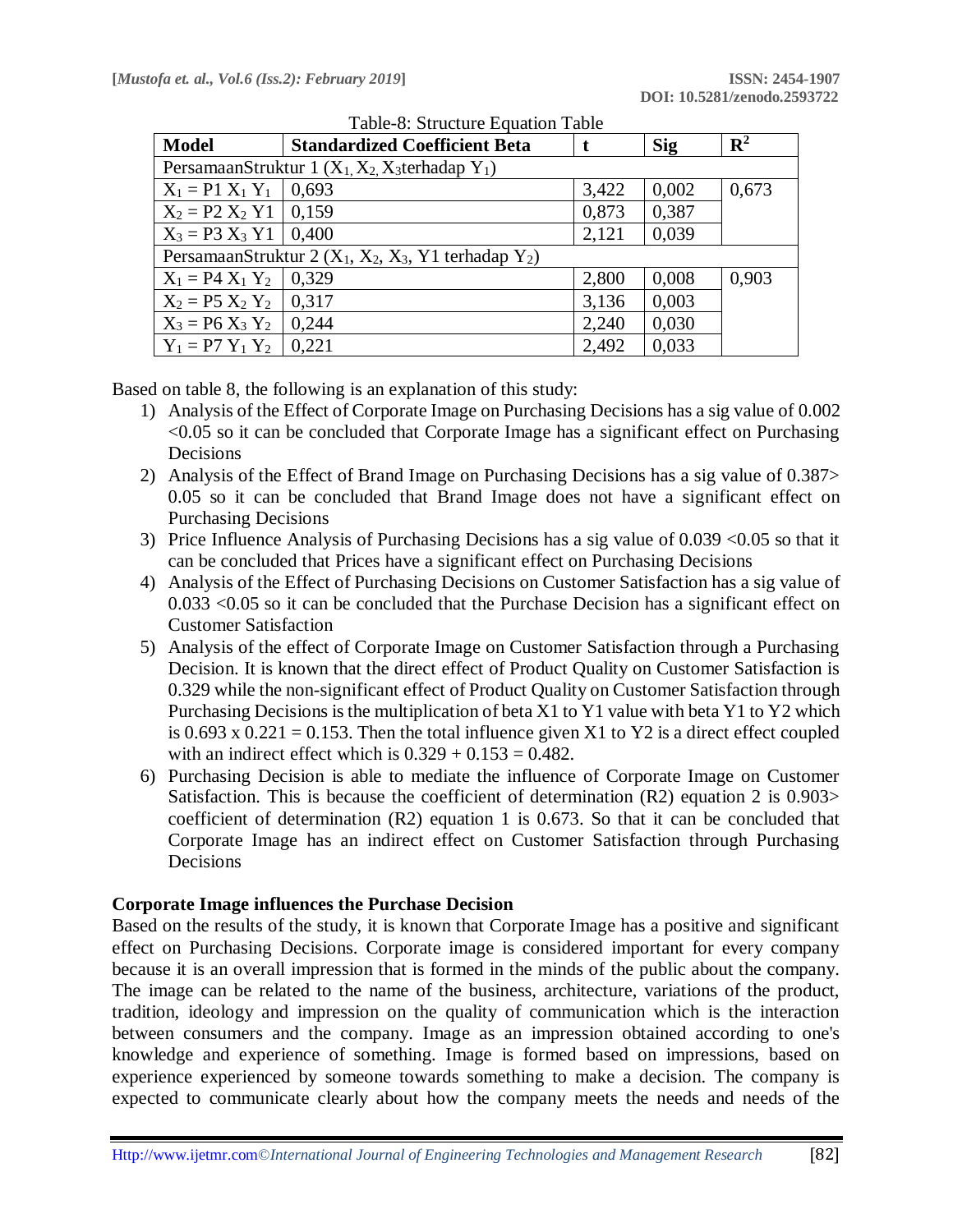customer-oriented market so that it can lead the public to positively image the company. So that if the company image is positive, it will influence more positive purchasing decisions. The results of this study are in line with previous research conducted by Saad and Ahmad that Corporate Image has a positive and significant effect on Purchasing Decisions.

## **Brand Image affects the Purchasing Decision**

The results of the study show that Brand Image does not have a significant effect on Purchasing Decisions. This shows that the customer's perception of the products owned by PT. MDT is not a major consideration for customers. With the reputation of the company which was founded in 1960 and has operated in 370 locations in 160 countries, PT. MDT is highly trusted by customers without doubting the quality of their products. The results of this study are in line with the research conducted by Sulistiyanto that Brand Image has no significant effect on Purchasing Decisions.

#### **Price affects the Purchase Decision**

The results of the study indicate that the price has a positive and significant effect on the Purchasing Decision. Prices are basically the basic theory of the marketing mix and consumer behavior. Both can be used when looking at prices for the purchase decision of a product or service product. Price has an important role in the decision making process, namely the role of price allocation is to help buyers to obtain products or services with the best benefits based on the strength of their purchasing power. Before deciding to buy a product or service, consumers will perceive whether the price of a product or service is affordable with a cheap price or a discount (promo) or a bonus (merchandise). After that, the new consumer decides the purchasing decision on a product or service. So, if low prices or high discounts will affect the increase in purchasing decisions. The results of this study are in line with the results of research conducted by Foster that Price has a positive and significant effect on Purchasing Decisions [18].

#### **Purchasing Decisions affect Customer Satisfaction**

The results showed that the Purchase Decision had a positive and significant effect on Customer Satisfaction. Customer satisfaction is the feeling of likes or dislikes of a product after comparing the performance of the product with the expected one. In making purchasing decisions, consumers will only buy products of good quality. Consumers will experience a level of satisfaction if the goods obtained are in accordance with their needs and desires. Conversely, consumers will have dissatisfaction after making a purchase if the goods are not genuine, the needs are not in line with expectations, not in accordance with the promotion, and so on. The results of this study are in line with previous studies conducted by Suryonaningsih, et al. Which showed that Purchasing Decisions had a positive and significant effect on Customer Satisfaction [19].

Corporate Image influences the Purchase Decision and Its Implications on Customer Satisfaction The results of the study indicate that Corporate Image has a positive and significant effect on Purchasing Decisions and their implications for Customer Satisfaction. Marketing strategies to increase the need for Corporate Image / company image are important, because Corporate Image is the identifier of the product offered. With the aim of improving the competitive position of a product or service that is in the form of retaining existing customers and capturing new customers. Company image is a psychological impression and a description of various activities of a company in the eyes of its public audience based on the knowledge, responses and experiences that have been received. Through purchasing decisions that have been made before, customers can assess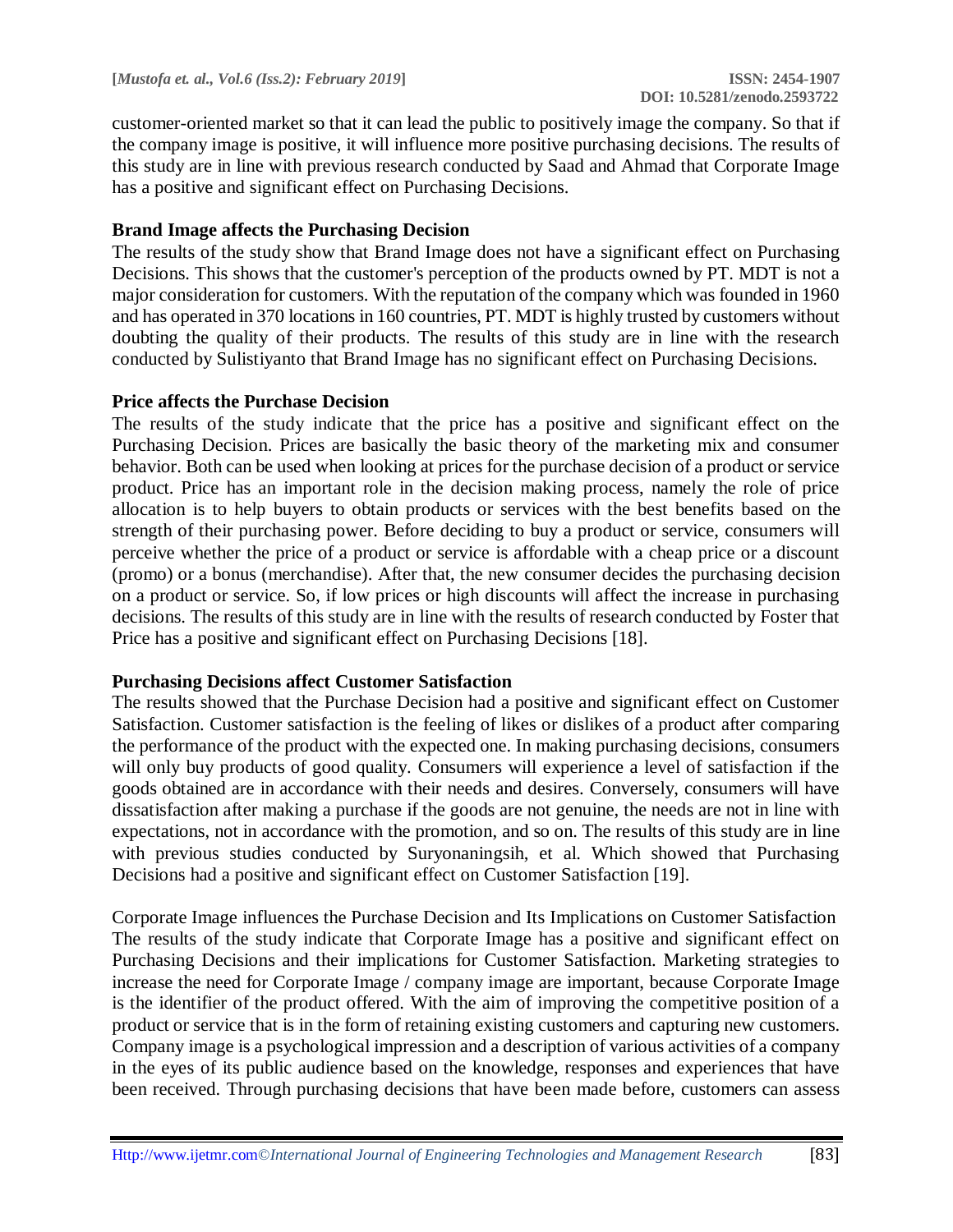and evaluate company performance. The evaluation results will make customers satisfied with a company or vice versa. The results of these studies are in line with previous research conducted by Ene and Betül that Corporate Image has a positive and significant effect on Purchasing Decisions and their implications for Customer Satisfaction. (Should not exceed 10 pages)

The results section should provide details of all of the experiments that are required to support the conclusions of the paper. The section may be divided into subsections, each with a concise subheading.

It is advised that this section be written in past tense. It is a good idea to rely on charts, graphs, and tables to present the information. This way, the author is not tempted to discuss any conclusions derived from the study. The charts, graphs, and table should be clearly labeled and should include captions that outline the results without drawing any conclusions. A description of statistical tests as it relates to the results should be included.

## **5. Conclusions and Recommendations**

## **Conclusion**

Based on the results of the research obtained, the following are the conclusions in this study.

- 1) The results of the study show that the Corporate Image has a positive and significant effect on the Purchase Decision.
- 2) The results of the study show that Brand Image does not have a significant effect on Purchasing Decisions.
- 3) The results of the study indicate that the price has a positive and significant effect on the Purchasing Decision.
- 4) The results of the study show that the Purchase Decision has a positive and significant effect on Customer Satisfaction
- 5) The results of the study indicate that Corporate Image has a positive and significant effect on Purchasing Decisions and their implications for Customer Satisfaction.

# **Suggestion**

Based on the conclusions above, the following are the suggestions proposed in this study.

- 1) Based on the results of the study, it is known that Corporate Image has a positive and significant effect on Purchasing Decisions. In the variable dimension test, it is known that the Reputation dimension (CI2) has an outer loading value of 0.908. This shows that the reputation of the company is a consideration for customers to buy health products from PT. MDT. therefore, it is recommended that companies communicate more about the company's performance and achievements through the use of social media and websites that are informative for customers.
- 2) Based on the results of the study, it is known that Brand Image has no significant effect on Purchasing Decisions. In the variable dimension test, it is known that the Psychosocial Implication (BI3) dimension has an outer loading value of 0.931. Therefore, it is recommended that PT. MDT conducts training for hospitals to improve the skills of health workers in using medical devices.
- 3) Based on the results of the study, it is known that the Price has a positive and significant effect on the Purchase Decision. In the variable dimension test, it is known that the